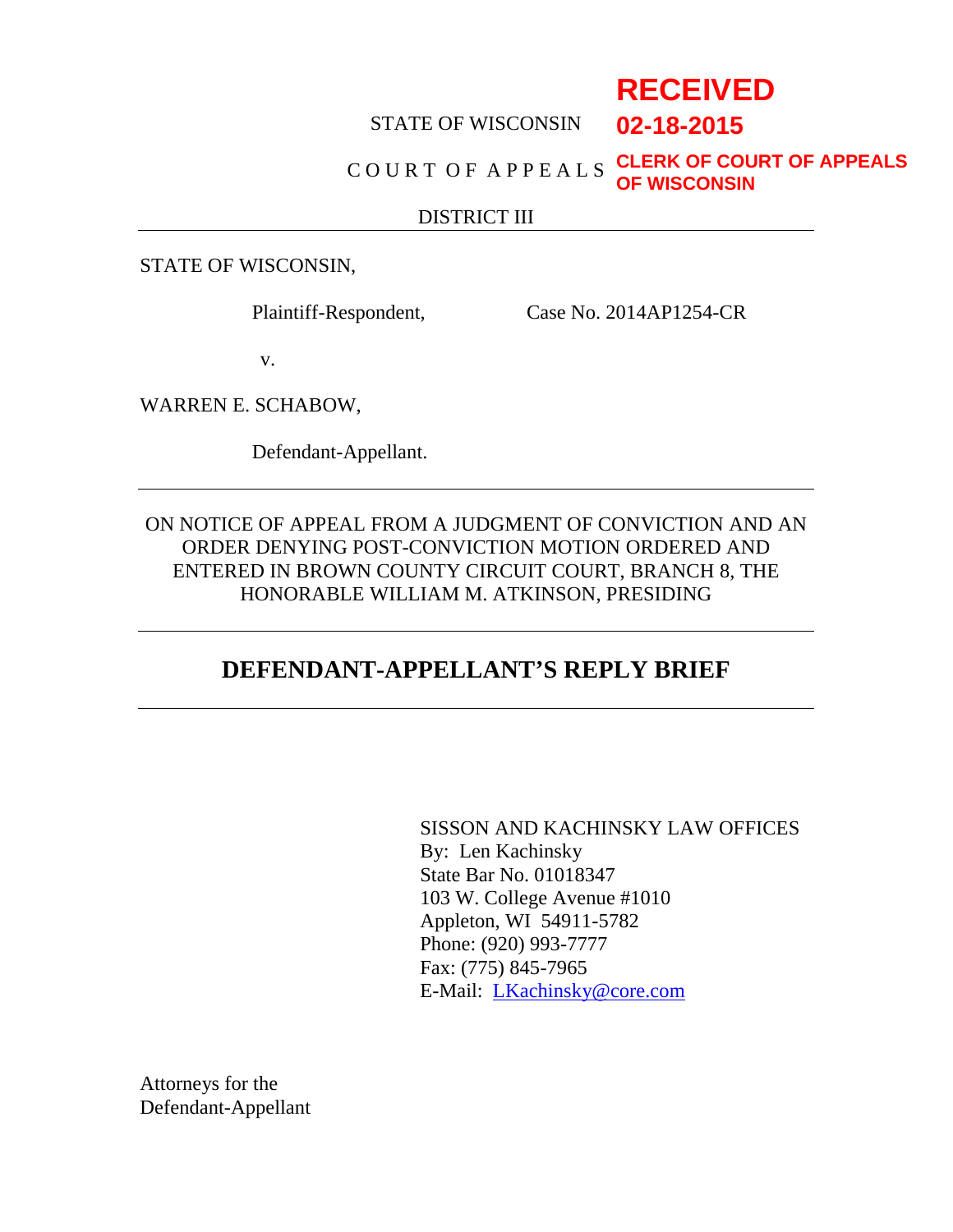### **TABLE OF CONTENTS**

| THE TRIAL COURT ERRED IN DENYING SCHABOW'S POST CONVICTION<br><b>MOTION FOR RESENTENCING BECAUSE THE STATE VIOLATED THE</b><br>PLEA AGREEMENT BY SUBTLELY SUGGESTING THAT THE FACTS |
|-------------------------------------------------------------------------------------------------------------------------------------------------------------------------------------|
|                                                                                                                                                                                     |
| The State violated the plea agreement by its remarks at sentencing<br>2.<br>that implied that the amount of incarceration it recommended was                                        |
|                                                                                                                                                                                     |

### **CASES CITED**

## **WISCONSIN STATUTES CITED**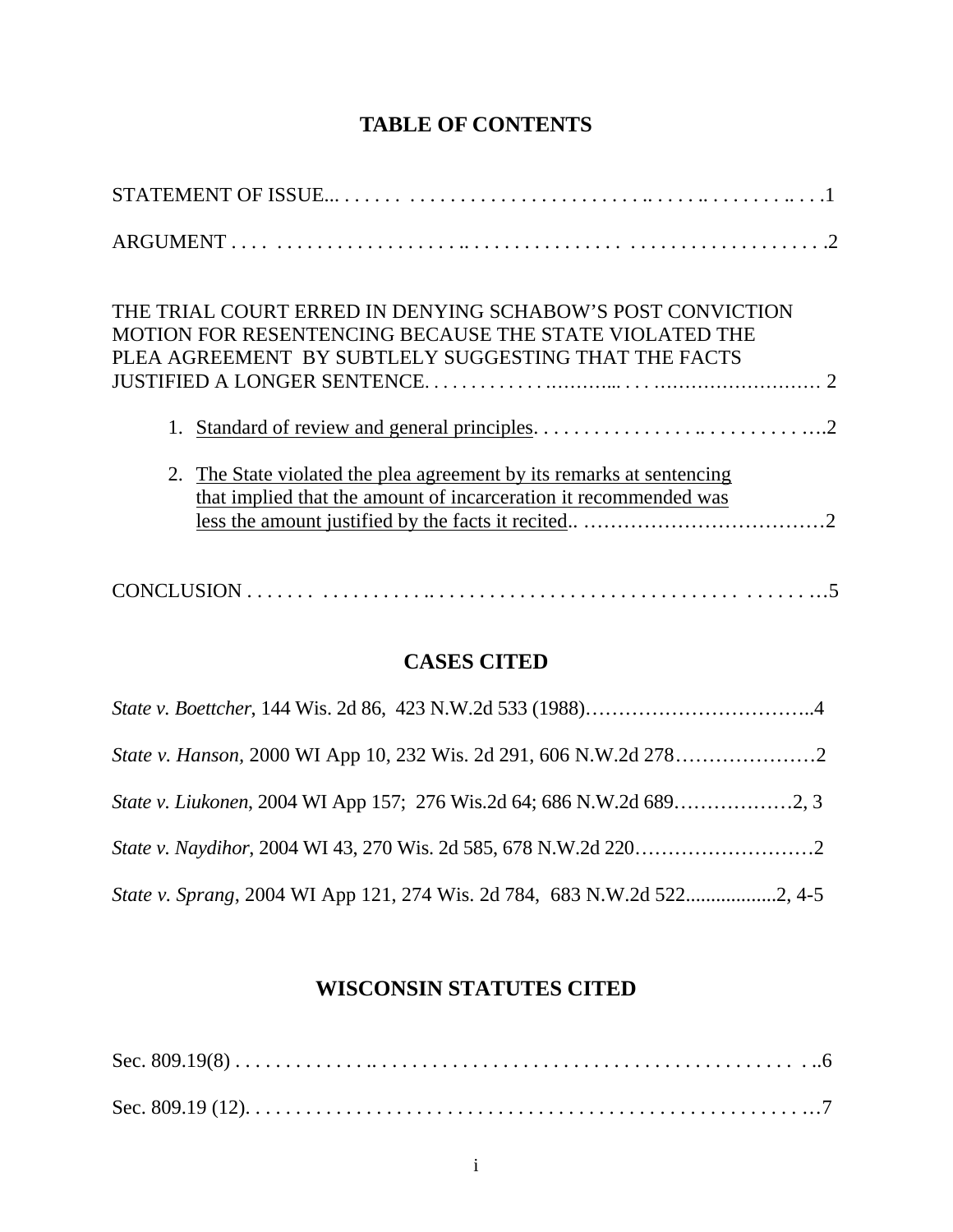#### STATE OF WISCONSIN

#### C O U R T O F A P P E A L S

#### DISTRICT III

STATE OF WISCONSIN,

Plaintiff-Respondent, Case No. 2014AP1254-CR

v.

WARREN E. SCHABOW,

Defendant-Appellant.

ON NOTICE OF APPEAL FROM A JUDGMENT OF CONVICTION AND AN ORDER DENYING POST-CONVICTION MOTION ORDERED AND ENTERED IN BROWN COUNTY CIRCUIT COURT, BRANCH 8, THE HONORABLE WILLIAM M. ATKINSON, PRESIDING

### **DEFENDANT-APPELLANT'S REPLY BRIEF**

#### **STATEMENT OF ISSUE**

DID THE TRIAL COURT ERR IN DENYING SCHABOW'S MOTION FOR RESENTENCING DUE TO VIOLATION OF THE PLEA AGREEMENT BY THE STATE IN SUGGESTING THAT MORE INITIAL CONFINEMENT THAT IT RECOMMENDED WAS WARRANTED?

The trial court answered this question in the negative.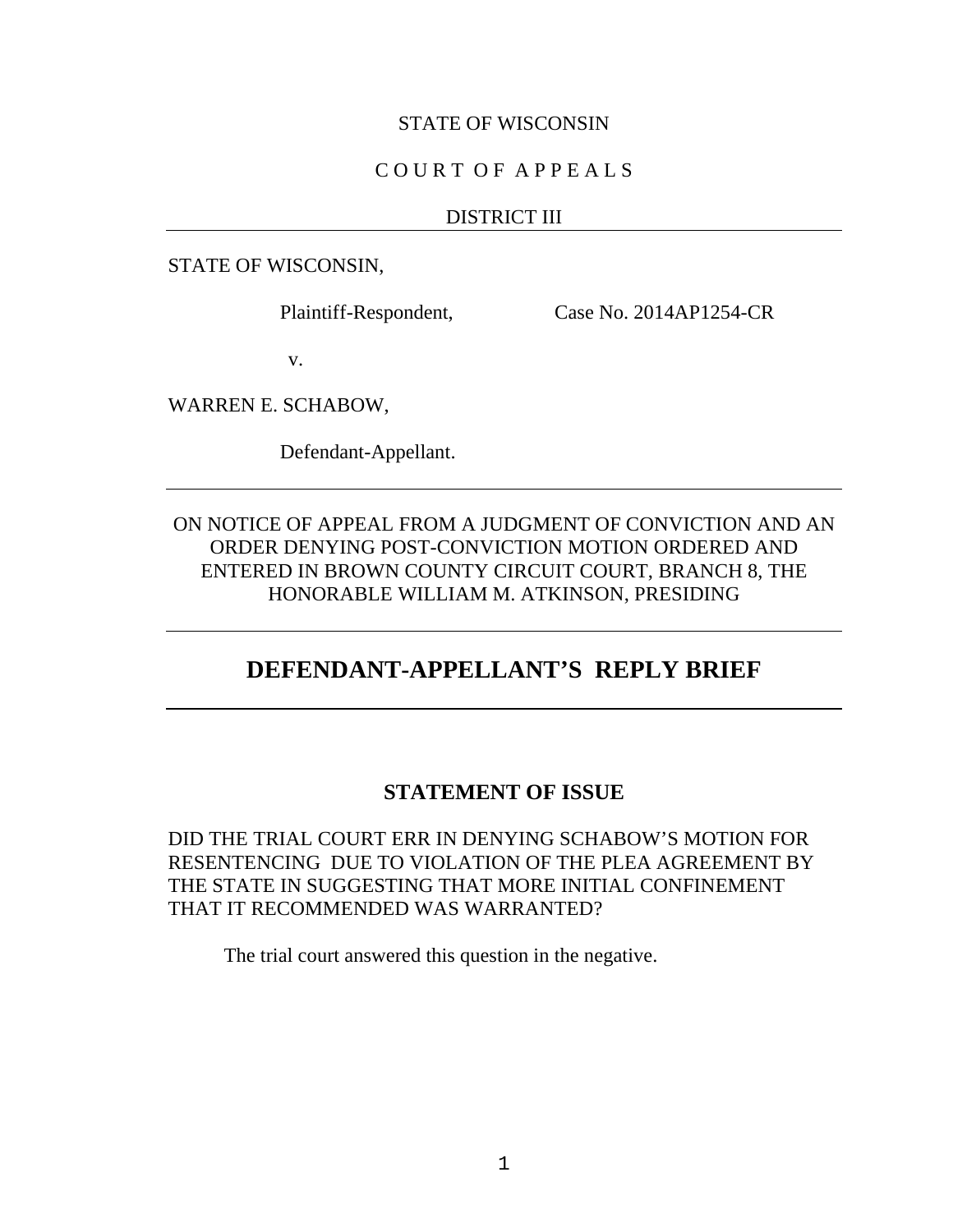#### **ARGUMENT**

#### THE TRIAL COURT ERRED IN DENYING SCHABOW'S POST CONVICTION MOTION FOR RESENTENCING BECAUSE THE STATE VIOLATED THE PLEA AGREEMENT BY SUBTLELY SUGGESTING THAT THE FACTS JUSTIFIED A LONGER SENTENCE.

#### 1. Standard of review and general principles

The parties agree as to the standard of review and the applicable general principles of law that apply to this case.

2. The State violated the plea agreement by its remarks at sentencing that implied that the amount of incarceration it recommended was less the amount justified by the facts it recited.

The State cited *State v. Liukonen*, 2004 WI App 157; 276 Wis.2d 64; 686 N.W.2d 689, *State v. Sprang*, 2004 WI App 121, 274 Wis. 2d 784, 683 N.W.2d 522, *State v. Naydihor*, 2004 WI 43, 270 Wis. 2d 585, 678 N.W.2d 220, and *State v. Hanson,* 2000 WI App 10, 232 Wis. 2d 291, 606 N.W.2d 278 as standing for the proposition that a prosecutor may argue that "the court should impose the recommended sentence and nothing less." (p. 3 of State's brief). While that paraphrased what ADA Luestcher did in this case, in none of those four cases cited by the State was language to that effect stated by prosecutor. The closest any of those four cases came factually to that statement was a nonfactual suggestion by the *Liukonen* court that, "The prosecutor could have asserted that the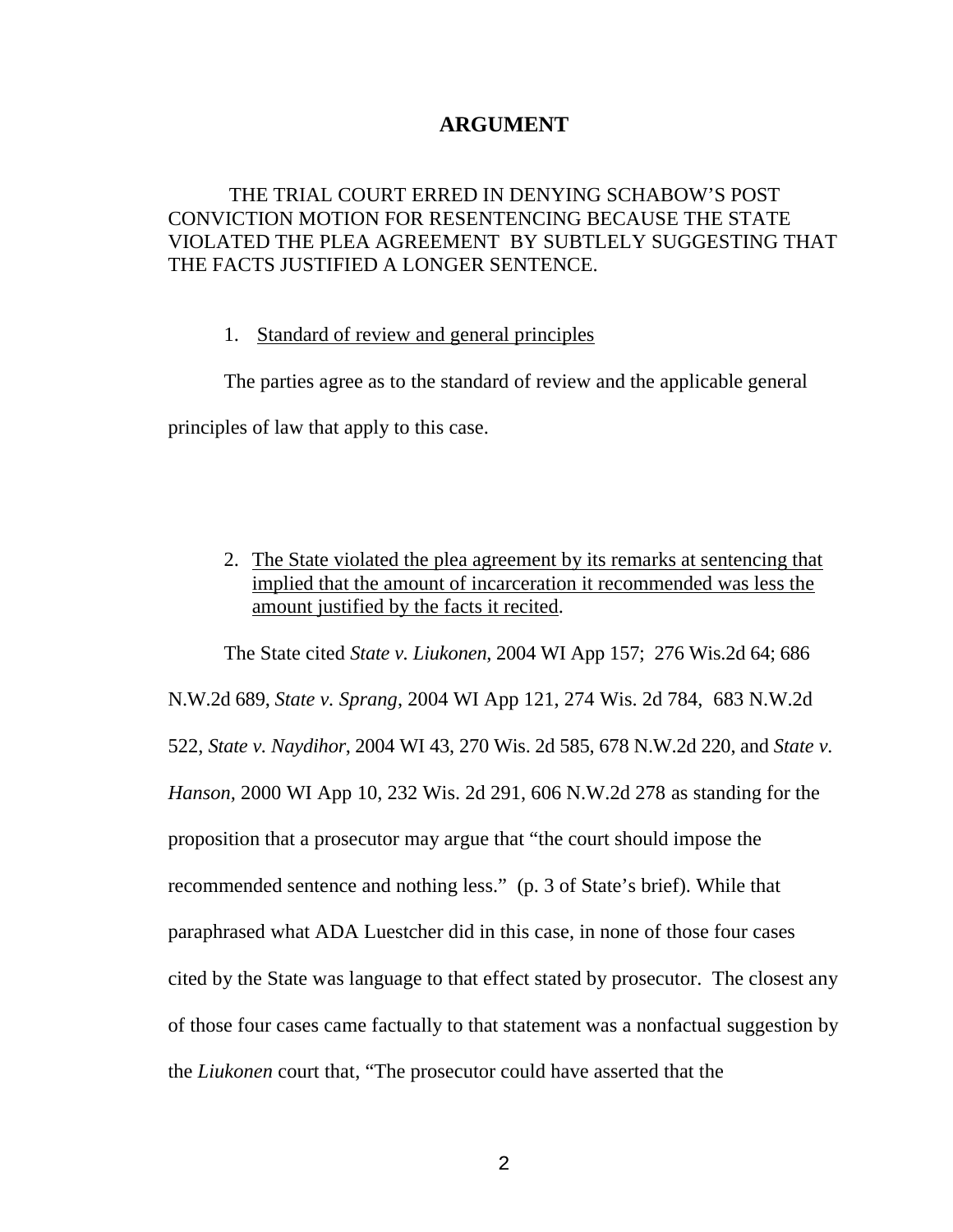recommendation was appropriate and at the same time argued that the circumstances were so severe that the court should impose no less." *State v. Liukonen* ¶ 16. By contrast, ADA Luetscher argued that his recommended period of initial confinement was " the very minimum that should be considered.". (54: 13; Schabow's App. 119). The distinction is that in case this Luetscher subtlety told Judge Atkinson that a higher amount of initial confinement "could be considered" rather than urging a cap on the court's sentence as suggested by the *Liukonen* court (which ended up reversing and remanding the case before it for resentencing).

The State argued that Judge Atkinson's properly rejected Schabow's contention that using the phrase that the State recommendation as "the minimum" necessary was a breach of the plea agreement because it used a common phrase from appellate cases. (State's brief , page 6 ; Also see 75: 11; Schabow's App. 121). However, Luetscher's plain language did not comply with the terms of the plea agreement as it at least subtlely suggested that there were good reasons to deviate from the nominal terms of the agreement, especially considering the context in which it was uttered (See argument in Schabow's brief-in-chief, p. 12).

The State also argued that the court's sentence acknowledged the validity of the State's recommendation by imposing no more that the period of time recommended by the State on each of the three counts but deviated from the recommendation only by ordering the theft of firearm sentences run consecutive to the burglary count rather than concurrent as recommended by the State (p. 6 of State's brief). Schabow disagrees. The practical effect of the sentences the court

3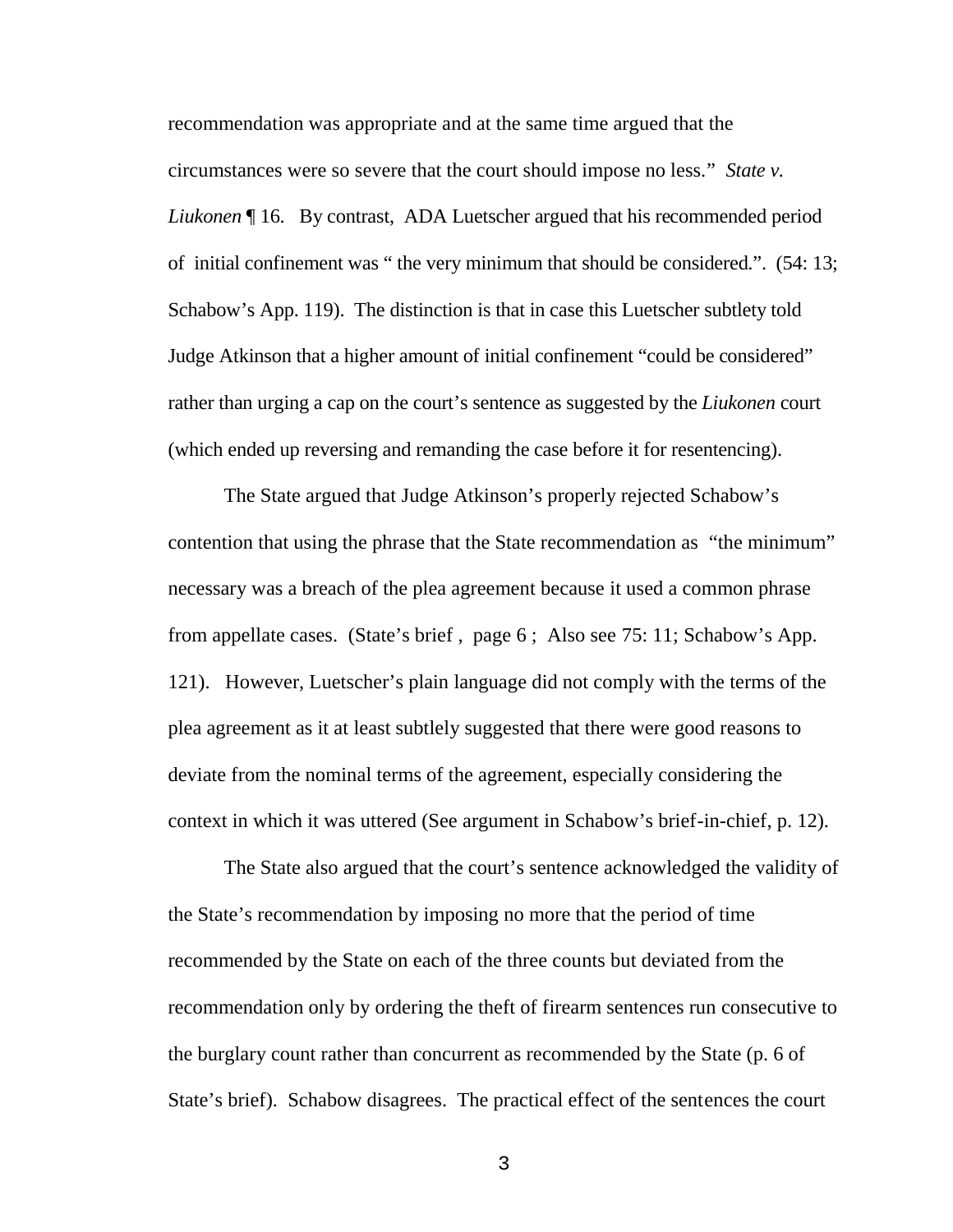could impose was what Schabow bargained for when he entered into the plea agreement. The imposition of sentences consecutive to the burglary count (even though concurrent to each other) increased the length of Schabow's initial confinement day-for-day as he did not get (nor was he entitled to) sentence credit. See *State v. Boettcher*, 144 Wis. 2d 86, 89, 423 N.W.2d 533 (1988). Certainly it was the overall quantum of confinement and deprivation of liberty that was the best measure of whether the court believed the State was subtlely suggesting the appropriateness of a sentence greater than it recommended rather than the nominal amounts of IC and ES imposed in each sentence.

Although Luetscher did not endorse or even mention the harsher recommendation made by the victim in the case, the argument Luetscher made suggested indifference as to whether the court should impose a greater sentence than that recommended by the State. While this was less blatant that the error of the prosecutor in *Sprang* (see argument on pages 13-14 of Schabow's brief-in-chief), the practical effect on Schabow was the same: a subtle recommendation of and imposition of more confinement than Schabow reasonably believed would result from his entry into an agreement with the State.

The court's sentencing rationale did not explicitly endorse Melendy's or the State's sentencing argument in imposing sentence in excess of the State's nominal recommendation. However, that does not mean Schabow is not entitled to relief. As the *Sprang* case further noted in a footnote: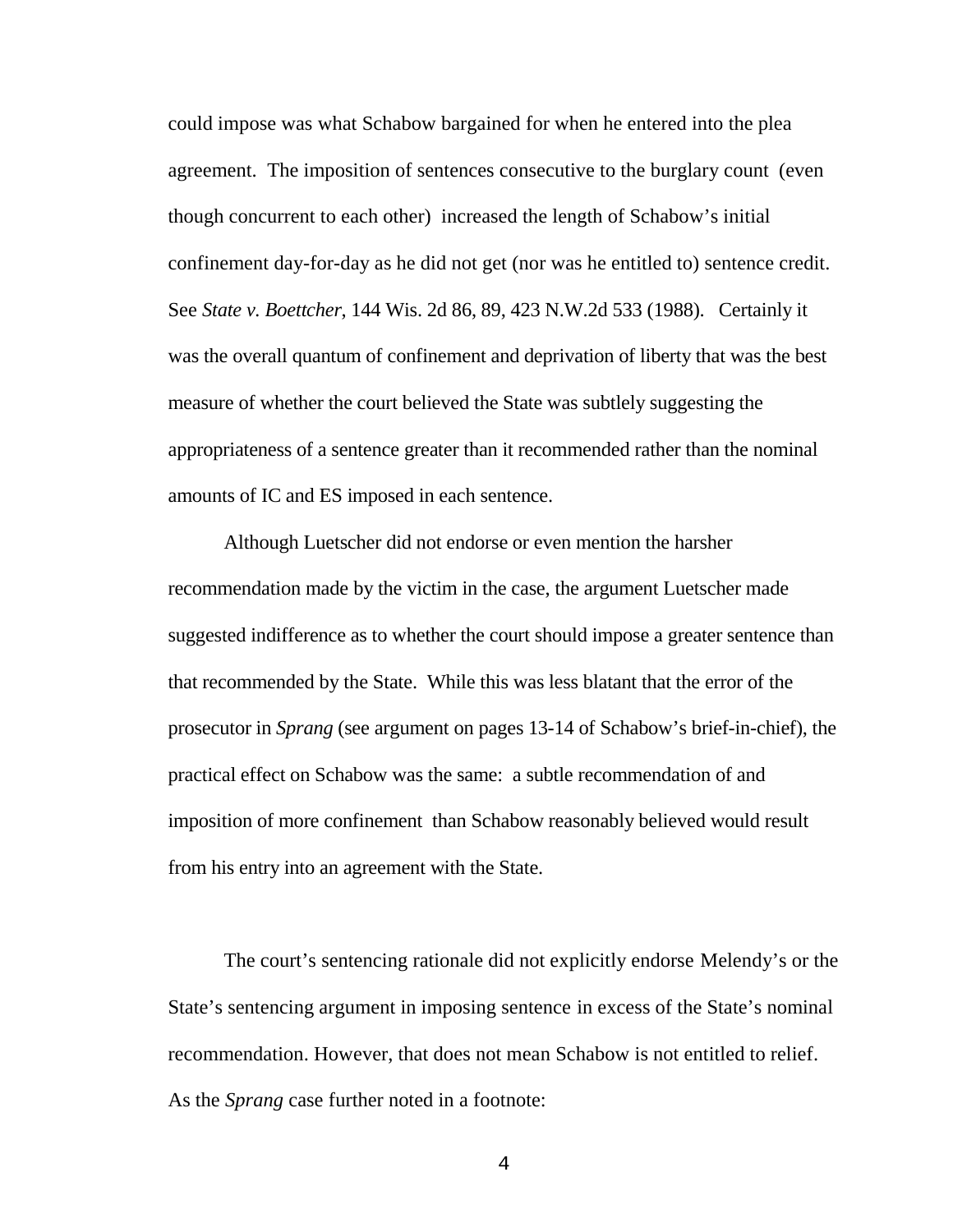6 Nor does our inquiry turn on whether the sentencing court was influenced by the State's breach. *State v. Poole*, 131 Wis. 2d 359, 363, 394 N.W.2d 909 (Ct. App. 1986). Therefore, we do not consider the trial court's statement that it did not base its sentencing decision in this case on the State's remarks.

The State's sentencing argument deprived Schabow of the benefit of the plea agreement he agreed to as a condition of entering his no contest pleas. A claim of "harmless error" is insufficient to avoid the requirement for a resentencing to insure him the benefit of the bargain he was entitled to as a matter of due process.

Luetscher's use of a common appellate court phrase in describing the rendering of a criminal sentence and his claim of good faith did not mean it complied with the plea agreement. The test is an objective one: Did the remarks violate the terms of the agreement? It was not enough to have an afterthought about the origins of the offending remark.

Judge Atkinson's decision that the State did not violate the plea agreement by its remarks was incorrect as a matter of law. Denying Schabow's motion for resentencing was error.

#### **CONCLUSION**

For the reasons stated above and in his brief-in-chief, the undersigned attorney requests that this court reverse the Judgment of Conviction and the order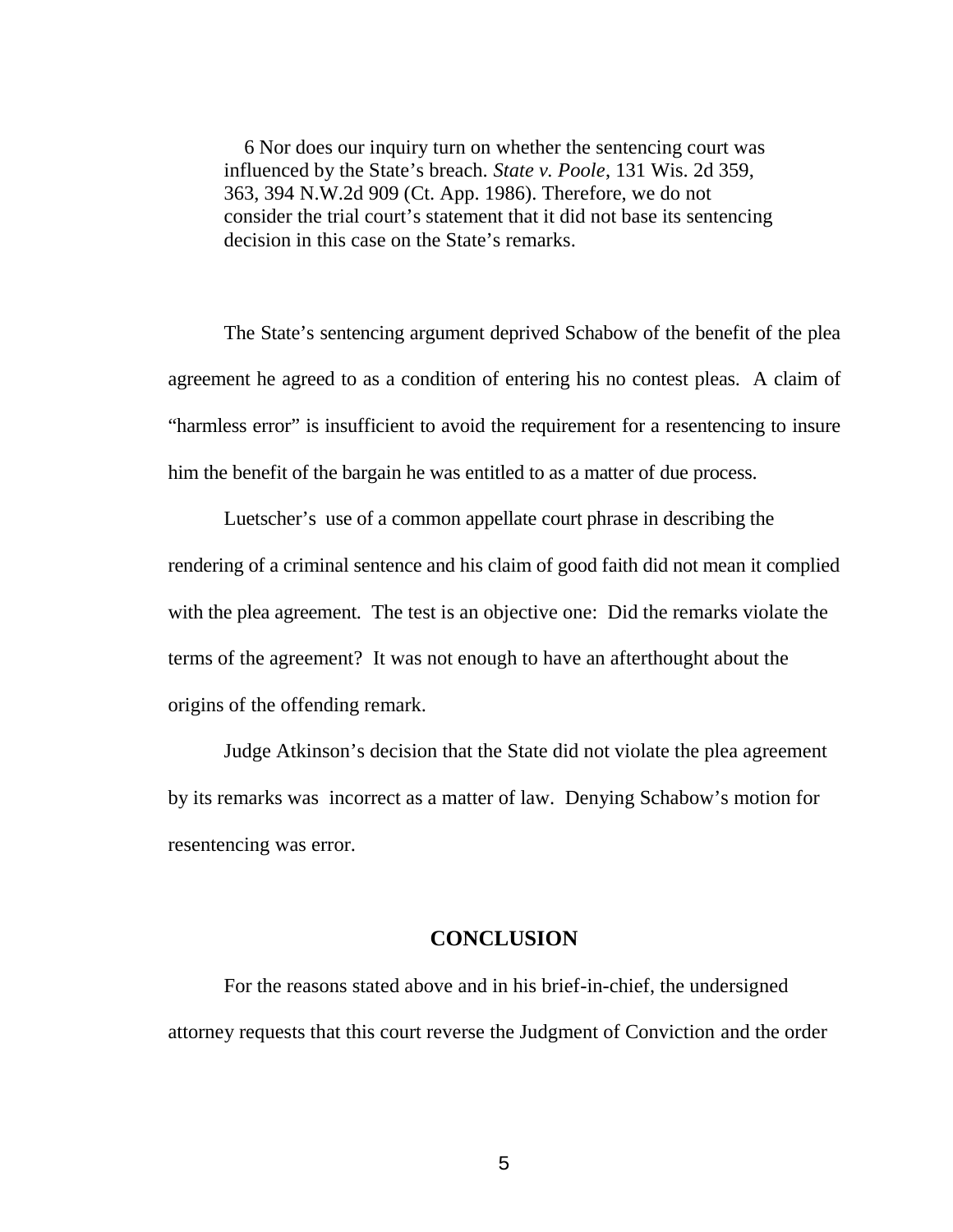denying the post conviction motion in the above matter and remand this case to the trial court for resentencing before a different judge.

Dated this 18th day of February 2015

\_\_\_\_\_\_\_\_\_\_\_\_\_\_ SISSON AND KACHINSKY LAW OFFICES By: Len Kachinsky Attorneys for the Defendant-Appellant State Bar No. 01018347 103 W. College Avenue #1010 Appleton, WI 54911-5782 Office: (920) 993-7777 Fax: (775) 845-7965 E-Mail: LKachinsky@core.com

### **CERTIFICATION AS TO BRIEF LENGTH**

I hereby certify that this brief conforms to the rules contained in Sec.

809.19(8)(b) and (c) for a brief and appendix produced with a serif proportional

font. This brief has 1292 words, including certifications.

Dated this 18th day of February 2015

LEN KACHINSKY

#### **CERTIFICATION AS TO ELECTRONIC FILING**